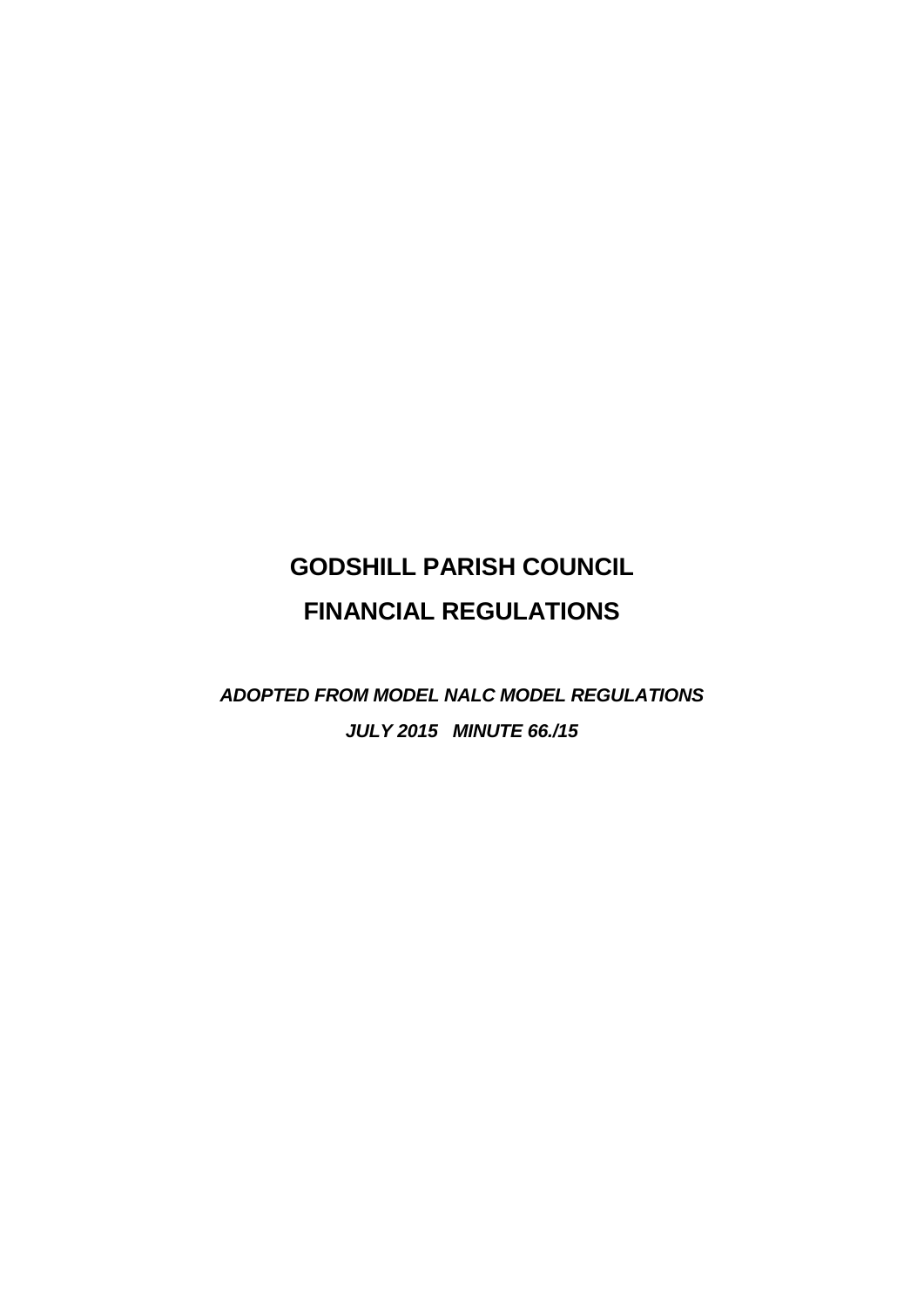# **INDEX**

| $\mathbf{1}$ . |                                                                      |  |
|----------------|----------------------------------------------------------------------|--|
| 2.             |                                                                      |  |
| 3.             |                                                                      |  |
| 4.             |                                                                      |  |
| 5.             |                                                                      |  |
| 6.             |                                                                      |  |
| 7 <sub>1</sub> |                                                                      |  |
| 8.             |                                                                      |  |
| 9.             |                                                                      |  |
| 10.            |                                                                      |  |
| 11.            |                                                                      |  |
| 12.            | PAYMENTS UNDER CONTRACTS FOR BUILDING OR OTHER CONSTRUCTION WORKS 15 |  |
| 13.            |                                                                      |  |
| 14.            |                                                                      |  |
| 15.            |                                                                      |  |
| 16.            |                                                                      |  |
| 17.            |                                                                      |  |
| 18.            |                                                                      |  |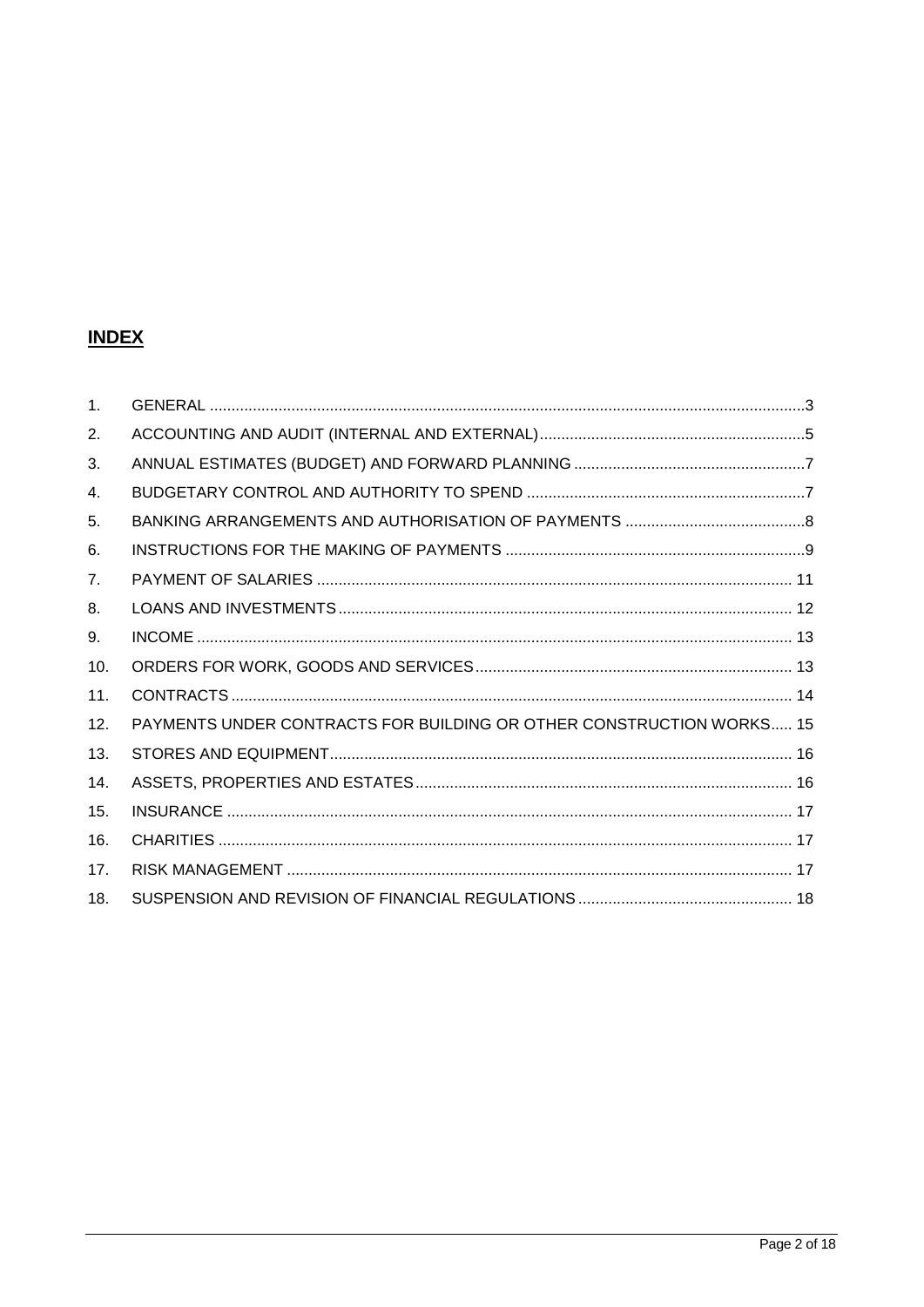These Financial Regulations were adopted by the Council at its Meeting held on 14th July 2015.

# <span id="page-2-0"></span>**1. GENERAL**

- 1.1. These financial regulations govern the conduct of financial management by the Council and may only be amended or varied by resolution of the Council. Financial regulations are one of the Council's three governing policy documents providing procedural guidance for members and officers. Financial regulations must be observed in conjunction with the Council's Standing Orders<sup>1</sup> and any individual financial regulations relating to contracts.
- 1.2. The Council is responsible in law for ensuring that its financial management is adequate and effective and that the Council has a sound system of internal control which facilitates the effective exercise of the Council's functions, including arrangements for the management of risk.
- 1.3. The Council's accounting control systems must include measures:
	- for the timely production of accounts;
	- that provide for the safe and efficient safeguarding of public money;
	- to prevent and detect inaccuracy and fraud; and
	- identifying the duties of officers.
- 1.4. These financial regulations demonstrate how the Council meets these responsibilities and requirements.
- 1.5. At least once a year, prior to approving the Annual Governance Statement, the Council must review the effectiveness of its system of internal control which shall be in accordance with proper practices.
- 1.6. A breach of these Regulations by an employee is gross misconduct.
- 1.7. Members of Council are expected to follow the instructions within these Regulations and not to entice employees to breach them. Failure to follow instructions within these Regulations brings the office of Councillor into disrepute.
- 1.8. The Responsible Financial Officer (RFO) holds a statutory office to be appointed by the Council. [The Clerk has been appointed as RFO for this Council and these regulations will apply accordingly.]
- 1.9. The RFO;

<u>.</u>

- acts under the policy direction of the Council;
- administers the Council's financial affairs in accordance with all Acts, Regulations and proper practices;

Model standing orders for Councils are available in Local Councils Explained © 2013 National Association of Local Councils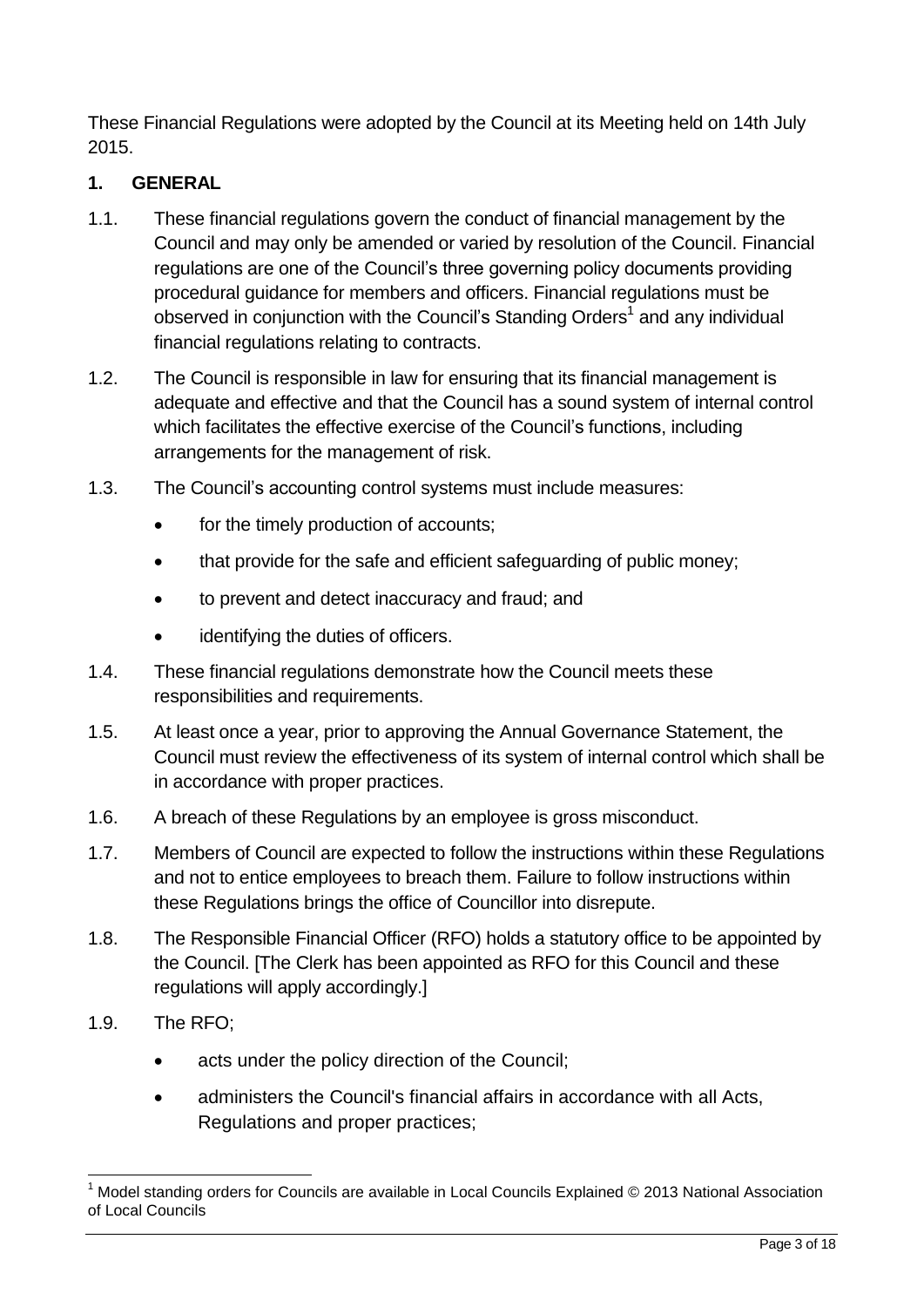- determines on behalf of the Council its accounting records and accounting control systems;
- ensures the accounting control systems are observed;
- maintains the accounting records of the Council up to date in accordance with proper practices;
- assists the Council to secure economy, efficiency and effectiveness in the use of its resources; and
- produces financial management information as required by the Council.
- 1.10. The accounting records determined by the RFO shall be sufficient to show and explain the Council's transactions and to enable the RFO to ensure that any income and expenditure account and statement of balances, or record of receipts and payments and additional information, as the case may be, or management information prepared for the Council from time to time comply with the Accounts and Audit Regulations<sup>2</sup>.
- 1.11. The accounting records determined by the RFO shall in particular contain:
	- entries from day to day of all sums of money received and expended by the Council and the matters to which the income and expenditure or receipts and payments account relate;
	- a record of the assets and liabilities of the Council; and
	- wherever relevant, a record of the Council's income and expenditure in relation to claims made, or to be made, for any contribution, grant or subsidy.
- 1.12. The accounting control systems determined by the RFO shall include:
	- procedures to ensure that the financial transactions of the Council are recorded as soon as reasonably practicable and as accurately and reasonably as possible;
	- procedures to enable the prevention and detection of inaccuracies and fraud and the ability to reconstruct any lost records;
	- identification of the duties of officers dealing with financial transactions and division of responsibilities of those officers in relation to significant transactions;
	- procedures to ensure that uncollectable amounts, including any bad debts are not submitted to the Council for approval to be written off except with the approval of the RFO and that the approvals are shown in the accounting records; and
	- measures to ensure that risk is properly managed.

 2 Accounts and Audit (England) Regulations 2011/817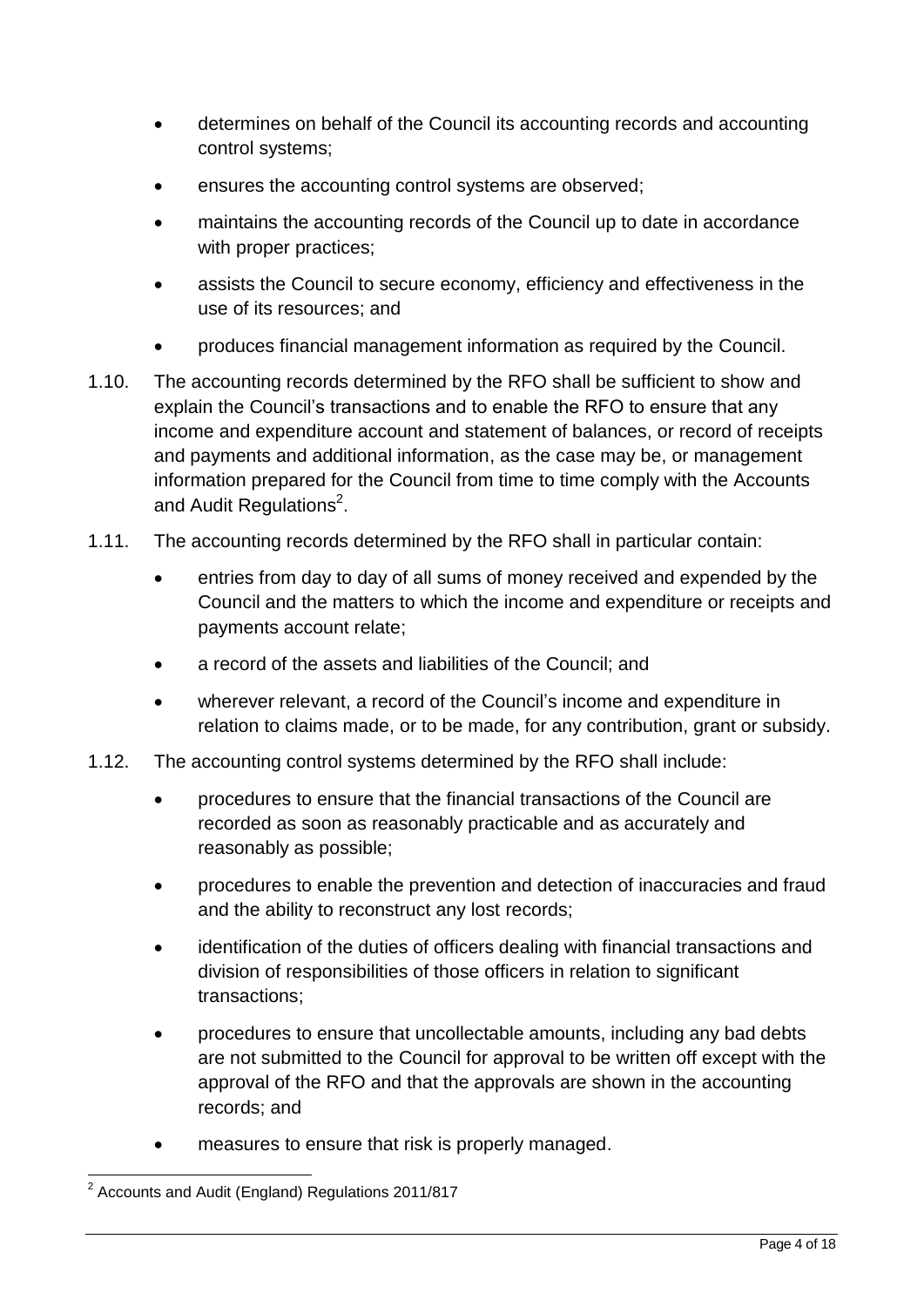- 1.13. The Council is not empowered by these Regulations or otherwise to delegate certain specified decisions. In particular any decision regarding:
	- setting the final budget or the precept (Council tax requirement);
	- approving accounting statements;
	- approving an annual governance statement;
	- borrowing;
	- writing off bad debts;
	- declaring eligibility for the General Power of Competence; and
	- addressing recommendations in any report from the internal or external auditors,

shall be a matter for the full Council only.

- 1.14. In addition the Council must:
	- determine and keep under regular review the bank mandate for all Council bank accounts;
	- approve any grant or a single commitment in excess of £500; and
	- in respect of the annual salary for any employee have regard to recommendations about annual salaries of employees made by the relevant committee in accordance with its terms of reference.
- 1.15. In these financial regulations, references to the Accounts and Audit Regulations or 'the regulations' shall mean the regulations issued under the provisions of section 27 of the Audit Commission Act 1998, or any superseding legislation, and then in force unless otherwise specified.

In these financial regulations the term 'proper practice' or 'proper practices' shall refer to guidance issued in *Governance and Accountability for Local Councils - a Practitioners' Guide (England)* issued by the Joint Practitioners Advisory Group (JPAG), available from the websites of NALC and the Society for Local Council Clerks (SLCC).

# <span id="page-4-0"></span>**2. ACCOUNTING AND AUDIT (INTERNAL AND EXTERNAL)**

- 2.1. All accounting procedures and financial records of the Council shall be determined by the RFO in accordance with the Accounts and Audit Regulations, appropriate guidance and proper practices.
- 2.2. On a regular basis, at least once in each quarter, and at each financial year end, a member other than the Chairman or a cheque signatory shall be appointed to verify bank reconciliations (for all accounts) produced by the RFO. The member shall sign the reconciliations and the original bank statements (or similar document) as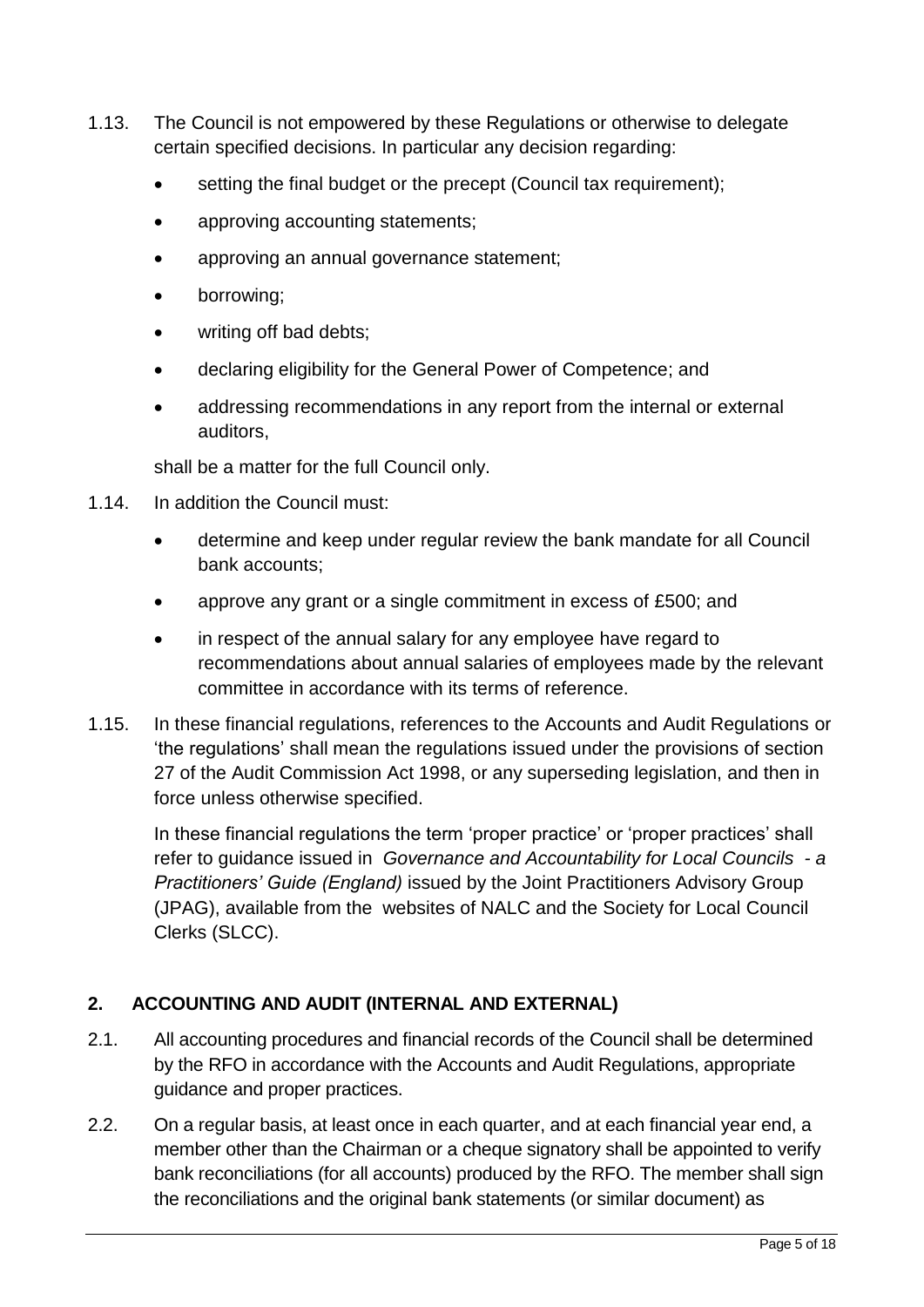evidence of verification. This activity shall on conclusion be reported, including any exceptions, to and noted by the Council.

- 2.3. The RFO shall complete the annual statement of accounts, annual report, and any related documents of the Council contained in the Annual Return (as specified in proper practices) as soon as practicable after the end of the financial year and having certified the accounts shall submit them and report thereon to the Council within the timescales set by the Accounts and Audit Regulations.
- 2.4. The Council shall ensure that there is an adequate and effective system of internal audit of its accounting records, and of its system of internal control in accordance with proper practices. Any officer or member of the Council shall make available such documents and records as appear to the Council to be necessary for the purpose of the audit and shall, as directed by the Council, supply the RFO, internal auditor, or external auditor with such information and explanation as the Council considers necessary for that purpose.
- 2.5. The internal auditor shall be appointed by and shall carry out the work in relation to internal controls required by the Council in accordance with proper practices.
- 2.6. The internal auditor shall:
	- be competent and independent of the financial operations of the Council;
	- report to Council in writing, or in person, on a regular basis with a minimum of one annual written report during each financial year;
	- to demonstrate competence, objectivity and independence, be free from any actual or perceived conflicts of interest, including those arising from family relationships; and
	- have no involvement in the financial decision making, management or control of the Council.
- 2.7. Internal or external auditors may not under any circumstances:
	- perform any operational duties for the Council;
	- initiate or approve accounting transactions; or
	- direct the activities of any Council employee, except to the extent that such employees have been appropriately assigned to assist the internal auditor.
- 2.8. For the avoidance of doubt, in relation to internal audit the terms 'independent' and 'independence' shall have the same meaning as is described in proper practices.
- 2.9. The RFO shall make arrangements for the exercise of electors' rights in relation to the accounts including the opportunity to inspect the accounts, books, and vouchers and display or publish any notices and statements of account required by Audit Commission Act 1998, or any superseding legislation, and the Accounts and Audit Regulations.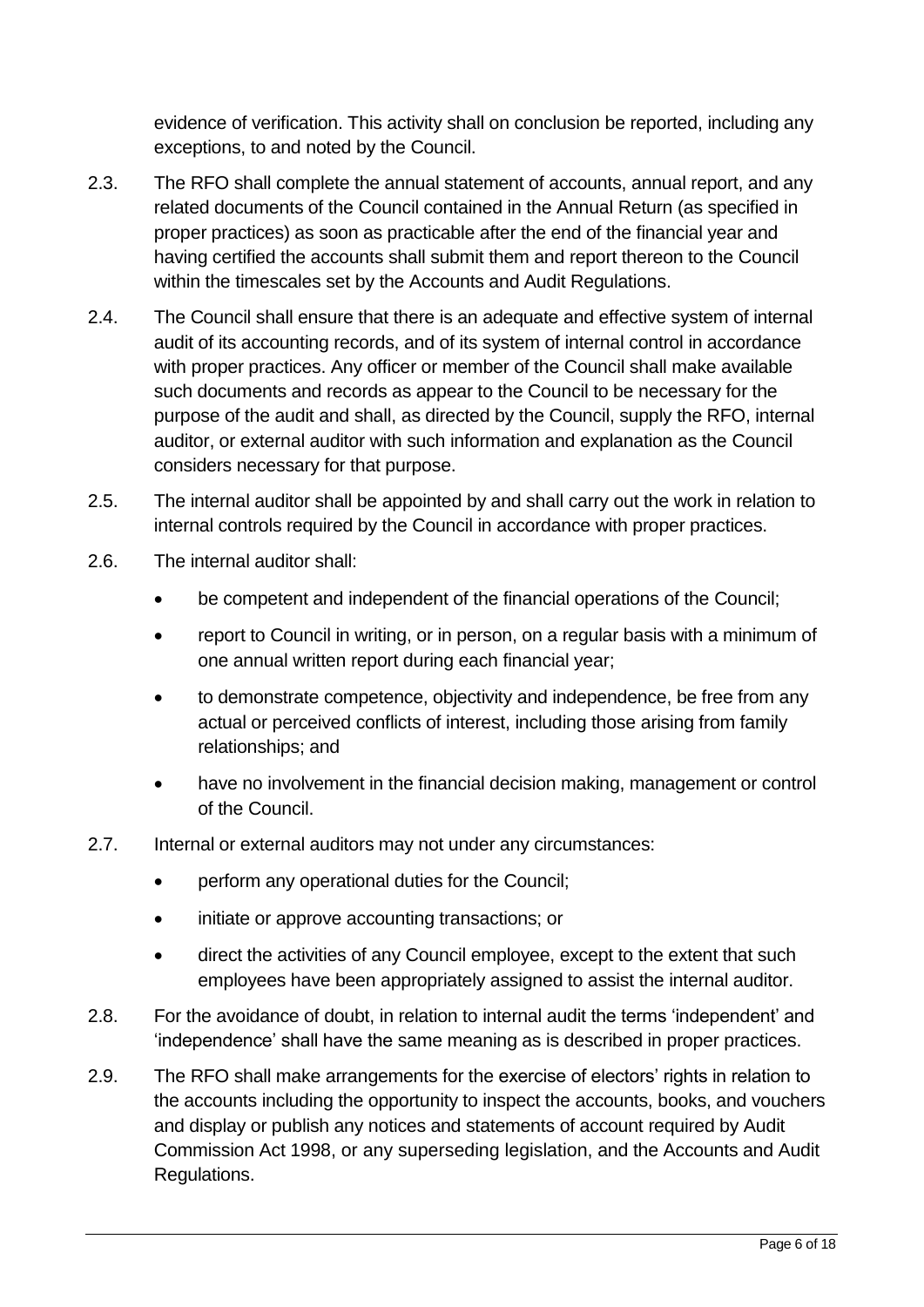2.10. The RFO shall, without undue delay, bring to the attention of all Councillors any correspondence or report from internal or external auditors.

# <span id="page-6-0"></span>**3. ANNUAL ESTIMATES (BUDGET) AND FORWARD PLANNING**

- 3.1. Each Committee shall review its three year forecast of revenue and capital receipts and payments. Having regard to the forecast, it shall thereafter formulate and submit proposals for the following financial year to the Council not later than the end of October each year including any proposals for revising the forecast.
- 3.2. The RFO must each year, by no later than mid November, prepare detailed estimates of all receipts and payments including the use of reserves and all sources of funding for the following financial year in the form of a budget to be considered by the Council.
- 3.3. The Council shall consider annual budget proposals in relation to the Council's three year forecast of revenue and capital receipts and payments including recommendations for the use of reserves and sources of funding and update the forecast accordingly.
- 3.4. The Council shall fix the precept (Council tax requirement), and relevant basic amount of Council tax to be levied for the ensuing financial year not later than by the end of January each year. The RFO shall issue the precept to the billing authority and shall supply each member with a copy of the approved annual budget.
- 3.5. The approved annual budget shall form the basis of financial control for the ensuing year.

# <span id="page-6-1"></span>**4. BUDGETARY CONTROL AND AUTHORITY TO SPEND**

- 4.1. Expenditure on revenue items may be authorised up to the amounts included for that class of expenditure in the approved budget. This authority is to be determined by:
	- the Council for all items over £500;
	- the Clerk, in conjunction with Chairman of Council or Chairman of the appropriate committee, for any items below £500.

Such authority is to be evidenced by a minute or by an authorisation slip duly signed by the Clerk, and where necessary also by the appropriate Chairman.

Contracts may not be disaggregated to avoid controls imposed by these regulations.

4.2. No expenditure may be authorised that will exceed the amount provided in the revenue budget for that class of expenditure other than by resolution of the Council, or duly delegated committee. During the budget year and with the approval of Council having considered fully the implications for public services, unspent and available amounts may be moved to other budget headings or to an earmarked reserve as appropriate ('virement').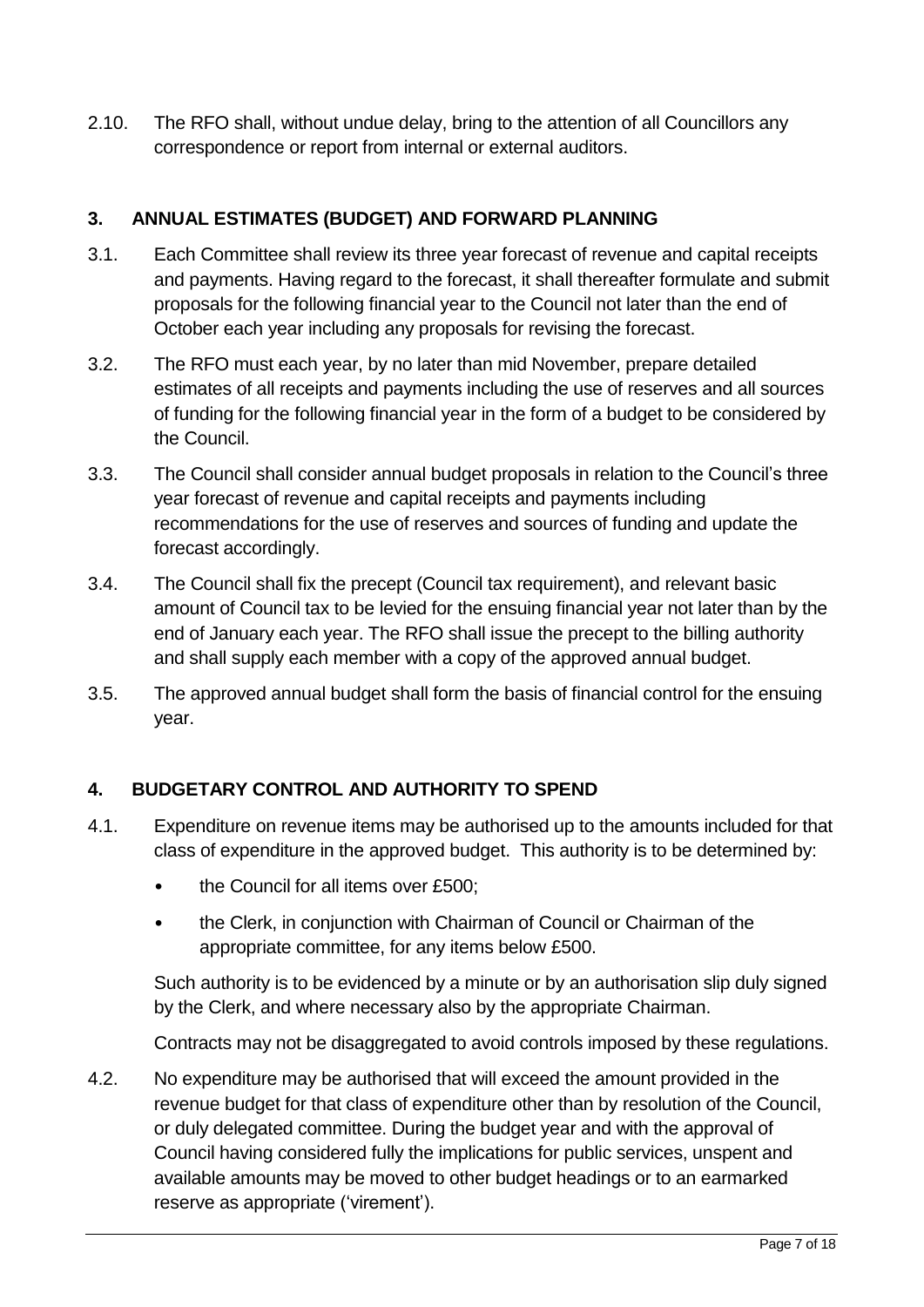- 4.3. Unspent provisions in the revenue or capital budgets for completed projects shall not be carried forward to a subsequent year.
- 4.4. The salary budgets are to be reviewed at least annually in November for the following financial year and such review shall be evidenced by a hard copy schedule signed by the Clerk and the Chairman of Council or relevant committee.
- 4.5. In cases of extreme risk to the delivery of Council services, the clerk may authorise revenue expenditure on behalf of the Council which in the clerk's judgement it is necessary to carry out. Such expenditure includes repair, replacement or other work, whether or not there is any budgetary provision for the expenditure, subject to a limit of £500. The Clerk shall report such action to the Chairman as soon as possible and to the Council as soon as practicable thereafter.
- 4.6. No expenditure shall be authorised in relation to any capital project and no contract entered into or tender accepted involving capital expenditure unless the Council is satisfied that the necessary funds are available and the requisite borrowing approval has been obtained.
- 4.7. All capital works shall be administered in accordance with the Council's standing orders and financial regulations relating to contracts.
- 4.8. The RFO shall regularly provide the Council with a statement of receipts and payments to date under each head of the budgets, comparing actual expenditure to the appropriate date against that planned as shown in the budget. These statements are to be prepared at least at the end of each financial quarter and shall show explanations of material variances. For this purpose "material" shall be in excess of £100 or 15% of the budget.
- 4.9. Changes in earmarked reserves shall be approved by Council as part of the budgetary control process.

# <span id="page-7-0"></span>**5. BANKING ARRANGEMENTS AND AUTHORISATION OF PAYMENTS**

- 5.1. The Council's banking arrangements, including the bank mandate, shall be made by the RFO and approved by the Council; banking arrangements may not be delegated to a committee. They shall be regularly reviewed for safety and efficiency. [
- 5.2. The RFO shall prepare a schedule of payments requiring authorisation, forming part of the Agenda for the Meeting and, together with the relevant invoices, present the schedule to Council. The Council shall review the schedule for compliance and, having satisfied itself shall authorise payment by a resolution of the Council. The approved schedule shall be ruled off and initialled by the Chairman of the Meeting. A detailed list of all payments shall be disclosed within or as an attachment to the minutes of the meeting at which payment was authorised. Personal payments (including salaries, wages, expenses and any payment made in relation to the termination of a contract of employment) may be summarised to remove public access to any personal information.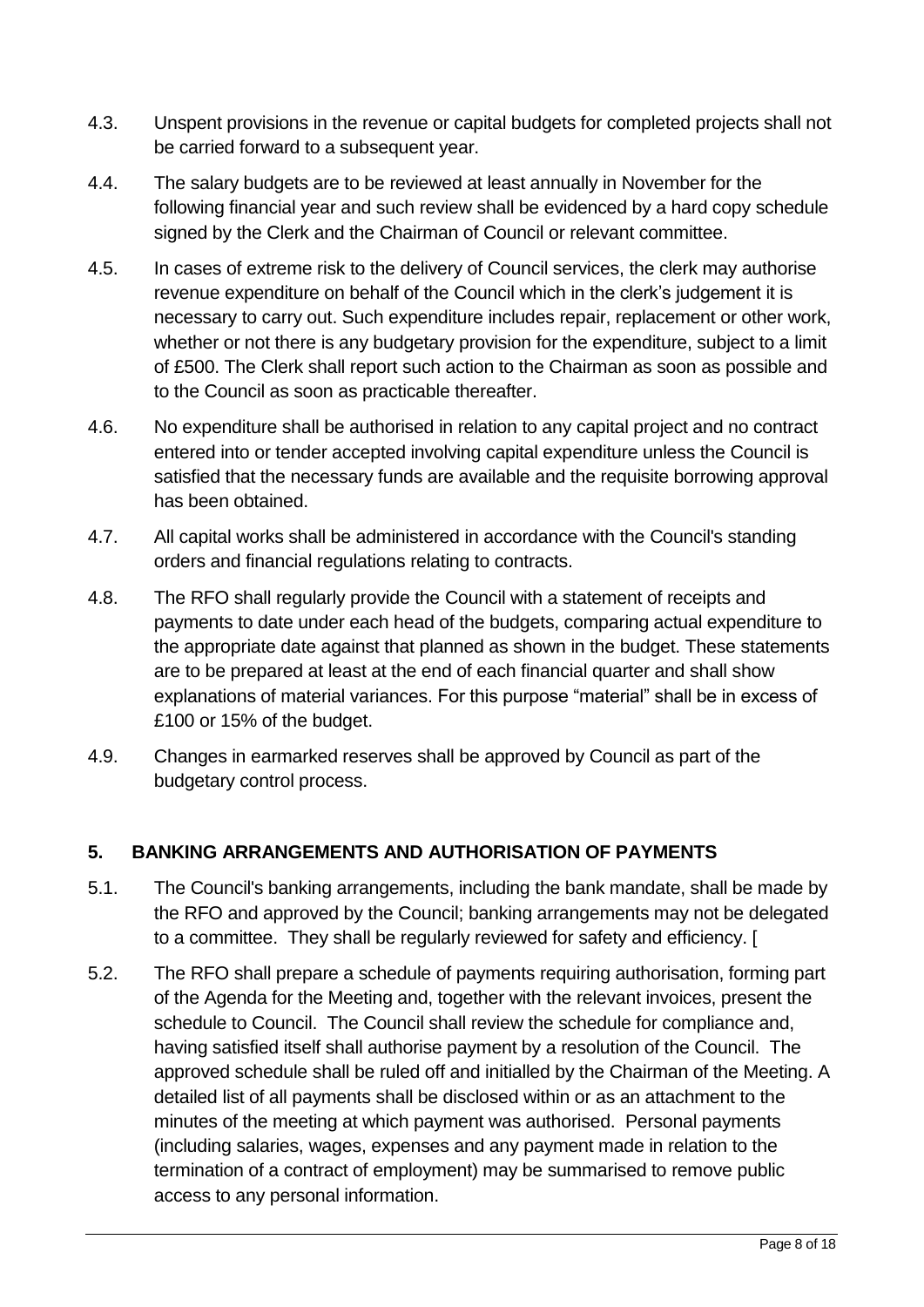- 5.3. All invoices for payment shall be examined, verified and certified by the RFO to confirm that the work, goods or services to which each invoice relates has been received, carried out, examined and represents expenditure previously approved by the Council.
- 5.4. The RFO shall examine invoices for arithmetical accuracy and analyse them to the appropriate expenditure heading. The RFO shall take all steps to pay all invoices submitted, and which are in order, at the next available Council.
- 5.5. Members are subject to the Code of Conduct that has been adopted by the Council and shall comply with the Code and Standing Orders when a decision to authorise or instruct payment is made in respect of a matter in which they have a disclosable pecuniary or other interest, unless a dispensation has been granted.
- 5.6. The Council will aim to rotate the duties of members in these Regulations so that onerous duties are shared out as evenly as possible over time.
- 5.7. Any changes in the recorded details of suppliers, such as bank account records, shall be approved in writing by a Member.

# <span id="page-8-0"></span>**6. INSTRUCTIONS FOR THE MAKING OF PAYMENTS**

- 6.1. The Council will make safe and efficient arrangements for the making of its payments.
- 6.2. Following authorisation under Financial Regulation 5 above, the Council, a duly delegated committee or, if so delegated, the Clerk or RFO shall give instruction that a payment shall be made.
- 6.3. All payments shall be effected by cheque or other instructions to the Council's bankers, or otherwise, in accordance with a resolution of Council [or duly delegated committee].
- 6.4. Cheques or orders for payment drawn on the bank account in accordance with the schedule as presented to Council or committee shall be signed by two members of Council in accordance with a resolution instructing that payment. If a member who is also a bank signatory has declared a disclosable pecuniary interest, or has any other interest, in the matter in respect of which the payment is being made, that Councillor shall be required to consider Standing Orders, and thereby determine whether it is appropriate and / or permissible to be a signatory to the transaction in question.
- 6.5. To indicate agreement of the details shown on the cheque or order for payment with the counterfoil and the invoice or similar documentation, the signatories shall each also initial the cheque counterfoil.
- 6.6. Cheques or orders for payment shall not normally be presented for signature other than at a Council or committee meeting (including immediately before or after such a meeting). Any signatures obtained away from such meetings shall be reported to the Council at the next convenient meeting.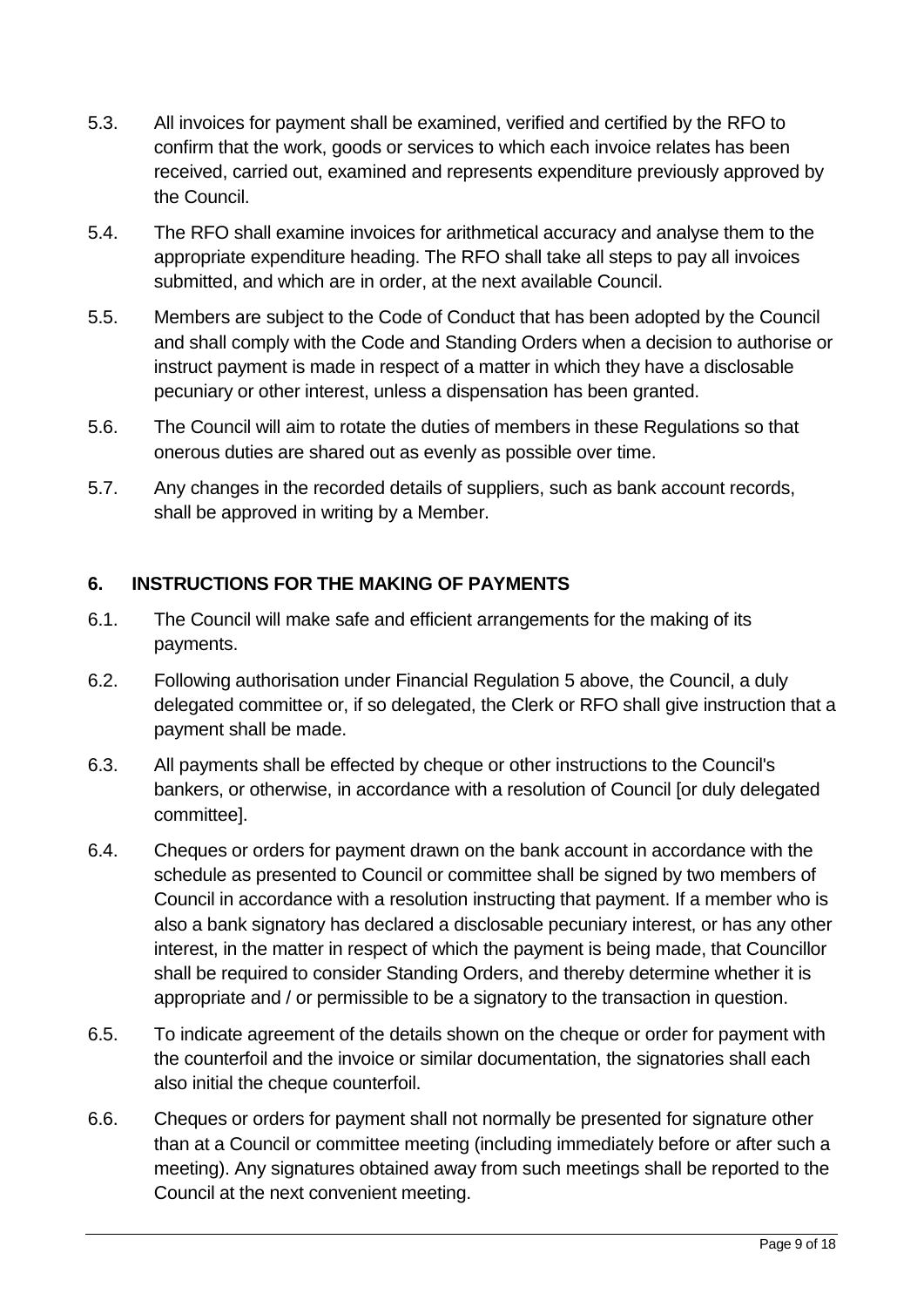- 6.7. If thought appropriate by the Council, payment for utility supplies (energy, telephone and water) and any National Non-Domestic Rates may be made by variable direct debit provided that the instructions are signed by two members and any payments are reported to Council as made. The approval of the use of a variable direct debit shall be renewed by resolution of the Council at least every two years.
- 6.8. If thought appropriate by the Council, payment for certain items (principally salaries) may be made by banker's standing order provided that the instructions are signed, or otherwise evidenced by two members are retained and any payments are reported to Council as made. The approval of the use of a banker's standing order shall be renewed by resolution of the Council at least every two years.
- 6.9. If thought appropriate by the Council, payment for certain items may be made by BACS or CHAPS methods provided that the instructions for each payment are signed, or otherwise evidenced, by two authorised bank signatories are retained and any payments are reported to Council as made. The approval of the use of BACS or CHAPS shall be renewed by resolution of the Council at least every two years.
- 6.10. If thought appropriate by the Council payment for certain items may be made by internet banking transfer provided evidence is retained showing which members approved the payment.
- 6.11. Where a computer requires use of a personal identification number (PIN) or other password(s), for access to the Council's records on that computer, a note shall be made of the PIN and Passwords and shall be handed to and retained by the Chairman of Council in a sealed dated envelope. This envelope may not be opened other than in the presence of two other Councillors. After the envelope has been opened, in any circumstances, the PIN and / or passwords shall be changed as soon as practicable. The fact that the sealed envelope has been opened, in whatever circumstances, shall be reported to all members immediately and formally to the next available meeting of the Council. This will not be required for a member's personal computer used only for remote authorisation of bank payments.
- 6.12. No employee or Councillor shall disclose any PIN or password, relevant to the working of the Council or its bank accounts, to any person not authorised in writing by the Council or a duly delegated committee.
- 6.13. Regular back-up copies of the records on any computer shall be made and shall be stored securely away from the computer in question, and preferably off site.
- 6.14. The Council, and any members using computers for the Council's financial business, shall ensure that anti-virus, anti-spyware and firewall, software with automatic updates, together with a high level of security, is used.
- 6.15. Where internet banking arrangements are made with any bank, the Clerk [RFO] shall be appointed as the Service Administrator. The bank mandate approved by the Council shall identify a number of Councillors who will be authorised to approve transactions on those accounts. The bank mandate will state clearly the amounts of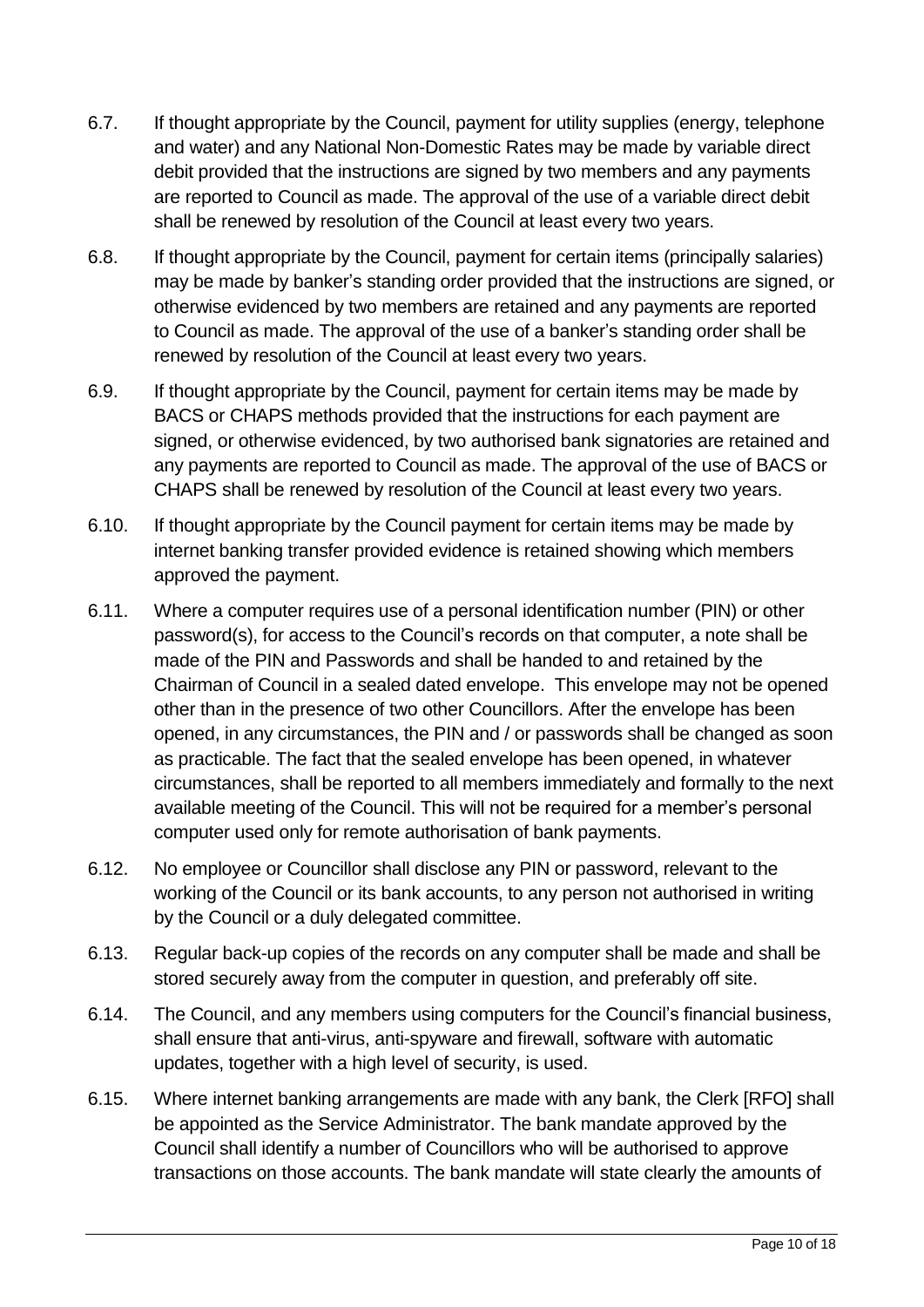payments that can be instructed by the use of the Service Administrator alone, or by the Service Administrator with a stated number of approvals.

- 6.16. Access to any internet banking accounts will be directly to the access page (which may be saved under "favourites"), and not through a search engine or e-mail link. Remembered or saved passwords facilities must not be used on any computer used for Council banking work. Breach of this Regulation will be treated as a very serious matter under these regulations.
- 6.17. Changes to account details for suppliers, which are used for internet banking may only be changed on written hard copy notification by the supplier and supported by hard copy authority for change signed by two members. A programme of regular checks of standing data with suppliers will be followed.
- 6.18. The Council will not maintain any form of cash float. All cash received must be banked intact. Any payments made in cash by the Clerk [or RFO] (for example for postage or minor stationery items) shall be refunded on a regular basis, at least quarterly.

# <span id="page-10-0"></span>**7. PAYMENT OF SALARIES**

- 7.1. As an employer, the Council shall make arrangements to meet fully the statutory requirements placed on all employers by PAYE and National Insurance legislation. The payment of all salaries shall be made in accordance with payroll records and the rules of PAYE and National Insurance currently operating, and salary rates shall be as agreed by Council, or duly delegated committee.
- 7.2. Payment of salaries and payment of deductions from salary such as may be required to be made for tax, national insurance and pension contributions, or similar statutory or discretionary deductions must be made in accordance with the payroll records and on the appropriate dates stipulated in employment contracts, provided that each payment is reported to the next available Council meeting, as set out in these regulations above.
- 7.3. No changes shall be made to any employee's pay, emoluments, or terms and conditions of employment without the prior consent of the Council.
- 7.4. Each and every payment to employees of net salary and to the appropriate creditor of the statutory and discretionary deductions shall be recorded in a separate confidential record (confidential cash book). This confidential record is not open to inspection or review (under the Freedom of Information Act 2000 or otherwise) other than:
	- a) by any Councillor who can demonstrate a need to know;
	- b) by the internal auditor;
	- c) by the external auditor; or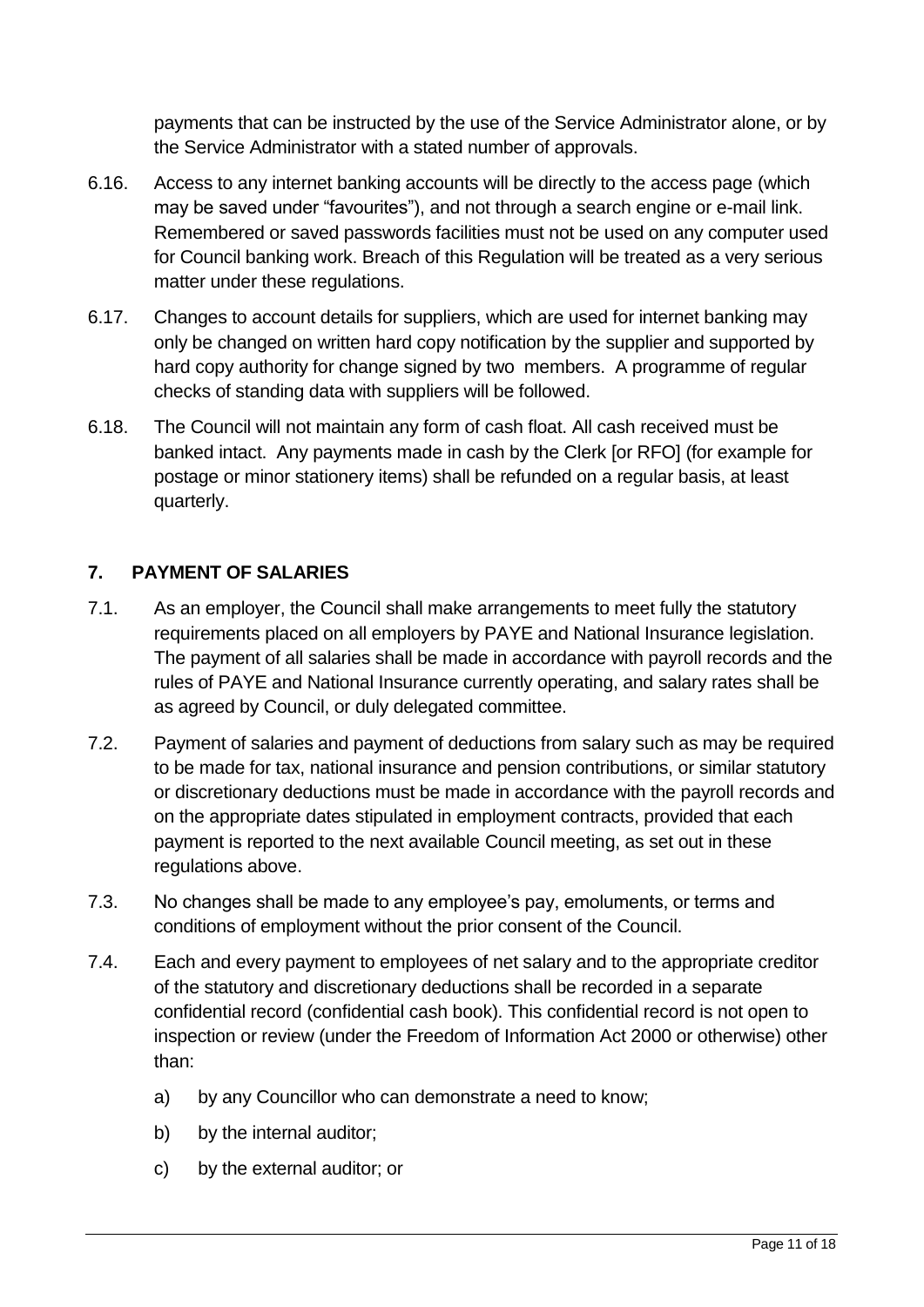- d) by any person authorised under Audit Commission Act 1998, or any superseding legislation.
- 7.5. The total of such payments in each calendar month shall be reported with all other payments as made as may be required under these Financial Regulations, to ensure that only payments due for the period have actually been paid.
- 7.6. An effective system of personal performance management should be maintained for the senior officers.
- 7.7. Any termination payments shall be supported by a clear business case and reported to the Council. Termination payments shall only be authorised by Council.
- 7.8. Before employing interim staff the Council must consider a full business case.

# <span id="page-11-0"></span>**8. LOANS AND INVESTMENTS**

- 8.1. All borrowings shall be effected in the name of the Council, after obtaining any necessary borrowing approval. Any application for borrowing approval shall be approved by Council as to terms and purpose. The application for borrowing approval, and subsequent arrangements for the loan shall only be approved by full Council.
- 8.2. Any financial arrangement which does not require formal borrowing approval from the Secretary of State (such as Hire Purchase or Leasing of tangible assets) shall be subject to approval by the full Council. In each case a report in writing shall be provided to Council in respect of value for money for the proposed transaction.
- 8.3. The Council will arrange with the Council's banks and investment providers for the sending of a copy of each statement of account to the Chairman of the Council at the same time as one is issued to the Clerk or RFO.
- 8.4. All loans and investments shall be negotiated in the name of the Council and shall be for a set period in accordance with Council policy.
- 8.5. The Council shall consider the need for an Investment Strategy and Policy which, if drawn up, shall be in accordance with relevant regulations, proper practices and guidance. Any Strategy and Policy shall be reviewed by the Council at least annually.
- 8.6. All investments of money under the control of the Council shall be in the name of the Council.
- 8.7. All investment certificates and other documents relating thereto shall be retained in the custody of the RFO.
- 8.8. Payments in respect of short term or long term investments, including transfers between bank accounts held in the same bank, or branch, shall be made in accordance with Regulation 5 (Authorisation of payments) and Regulation 6 (Instructions for payments).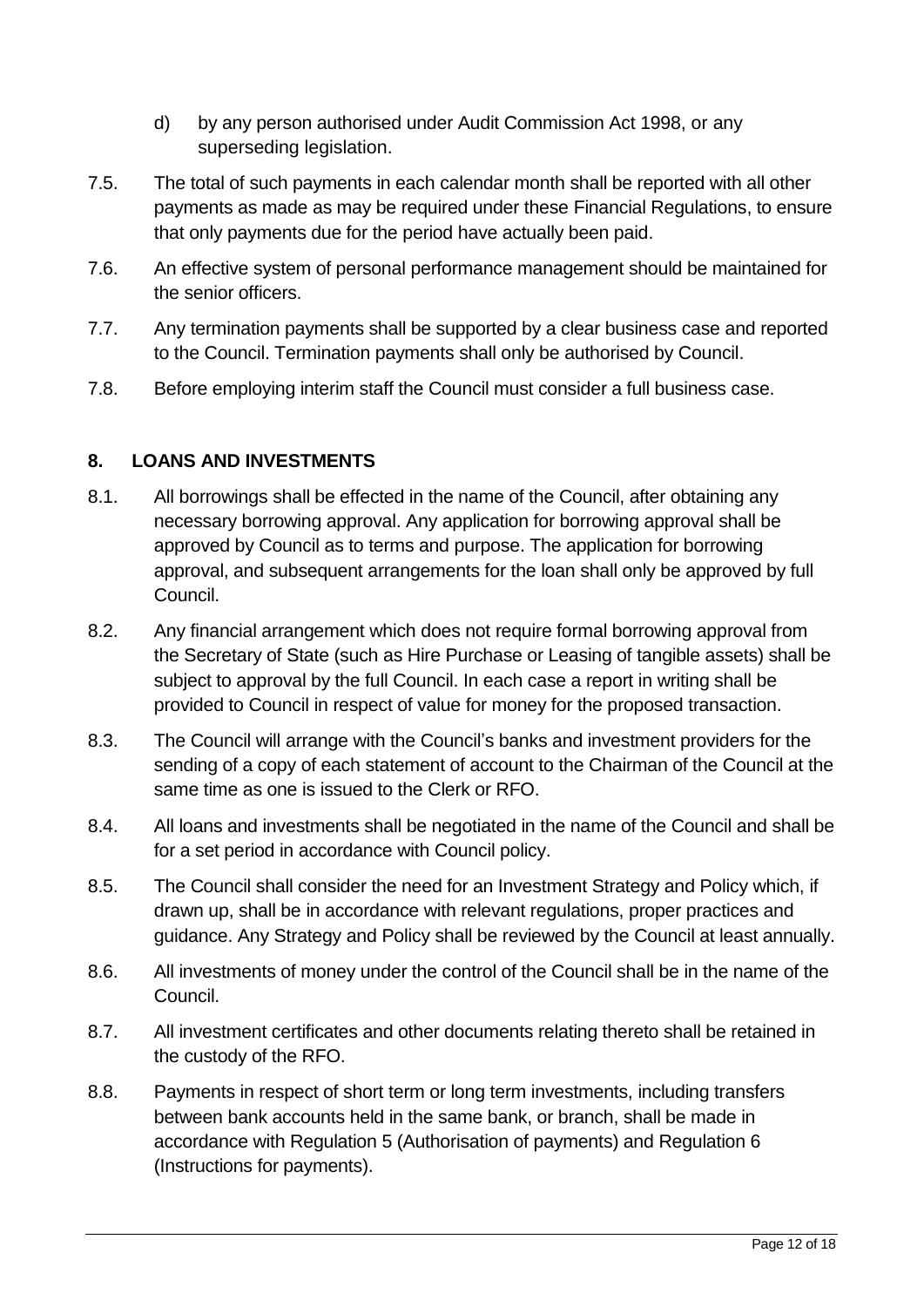# <span id="page-12-0"></span>**9. INCOME**

- 9.1. The collection of all sums due to the Council shall be the responsibility of and under the supervision of the RFO.
- 9.2. Particulars of all charges to be made for work done, services rendered or goods supplied shall be agreed annually by the Council, notified to the RFO and the RFO shall be responsible for the collection of all accounts due to the Council.
- 9.3. The Council will review all fees and charges at least annually, following a report of the Clerk.
- 9.4. Any sums found to be irrecoverable and any bad debts shall be reported to the Council and shall be written off in the year.
- 9.5. All sums received on behalf of the Council shall be banked intact as directed by the RFO. In all cases, all receipts shall be deposited with the Council's bankers with such frequency as the RFO considers necessary.
- 9.6. The origin of each receipt shall be entered on the paying-in slip.
- 9.7. Personal cheques shall not be cashed out of money held on behalf of the Council.
- 9.8. The RFO shall promptly complete any VAT Return that is required. Any repayment claim due in accordance with VAT Act 1994 section 33 shall be made at least annually coinciding with the financial year end.
- 9.9. Where any significant sums of cash are regularly received by the Council, the RFO shall take such steps as are agreed by the Council to ensure that more than one person is present when the cash is counted in the first instance, that there is a reconciliation to some form of control such as ticket issues, and that appropriate care is taken in the security and safety of individuals banking such cash.
- 9.10. Any income arising which is the property of a charitable trust shall be paid into a charitable bank account. Instructions for the payment of funds due from the charitable trust to the Council (to meet expenditure already incurred by the authority) will be given by the Managing Trustees of the charity meeting separately from any Council meeting(see also Regulation 16 below) .

#### <span id="page-12-1"></span>**10. ORDERS FOR WORK, GOODS AND SERVICES**

- 10.1. An official order or letter shall be issued for all work, goods and services unless a formal contract is to be prepared or an official order would be inappropriate. Copies of orders shall be retained.is generally understood to include all fixed assetsoth
- 10.2. Order books shall be controlled by the RFO.
- 10.3. All members and officers are responsible for obtaining value for money at all times. An officer issuing an official order shall ensure as far as reasonable and practicable that the best available terms are obtained in respect of each transaction, usually by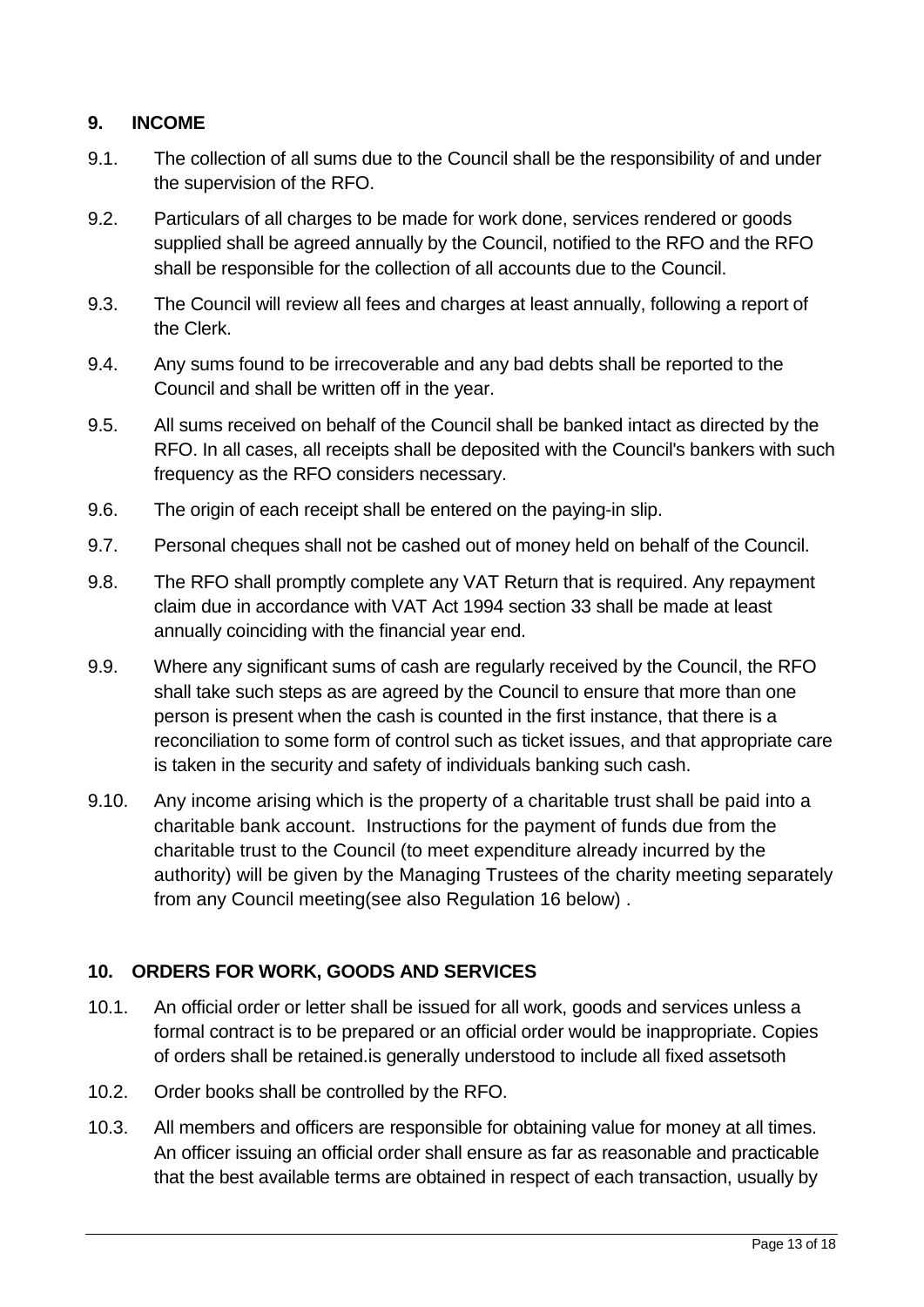obtaining three or more quotations or estimates from appropriate suppliers, subject to any *de minimis* provisions in Regulation 11.1 below.

- 10.4. A member may not issue an official order or make any contract on behalf of the Council.
- 10.5. The RFO shall verify the lawful nature of any proposed purchase before the issue of any order, and in the case of new or infrequent purchases or payments, the RFO shall ensure that the statutory authority shall be reported to the meeting at which the order is approved so that the minutes can record the power being used.

# <span id="page-13-0"></span>**11. CONTRACTS**

- 11.1. Procedures as to contracts are laid down as follows:
	- a. Every contract shall comply with these financial regulations, and no exceptions shall be made otherwise than in an emergency provided that this regulation need not apply to contracts which relate to items (i) to (vi) below:
		- i. for the supply of gas, electricity, water, sewerage and telephone services;
		- ii. for specialist services such as are provided by solicitors, accountants, surveyors and planning consultants;
		- iii. for work to be executed or goods or materials to be supplied which consist of repairs to or parts for existing machinery or equipment or plant;
		- iv. for work to be executed or goods or materials to be supplied which constitute an extension of an existing contract by the Council;
		- v. for additional audit work of the external auditor up to an estimated value of £500 (in excess of this sum the Clerk and RFO shall act after consultation with the Chairman and Vice Chairman of Council); and
		- vi. for goods or materials proposed to be purchased which are proprietary articles and / or are only sold at a fixed price.
	- b. Where it is intended to enter into a contract exceeding £5,000 in value for the supply of goods or materials or for the execution of works or specialist services other than such goods, materials, works or specialist services as are excepted as set out in paragraph (a) the Clerk shall invite tenders from at least three firms to be taken from the appropriate approved list.
	- c. When applications are made to waive financial regulations relating to contracts to enable a price to be negotiated without competition the reason shall be embodied in a recommendation to the Council.
	- d. Such invitation to tender shall state the general nature of the intended contract and the Clerk shall obtain the necessary technical assistance to prepare a specification in appropriate cases. The invitation shall in addition state that tenders must be addressed to the Clerk in the ordinary course of post. Each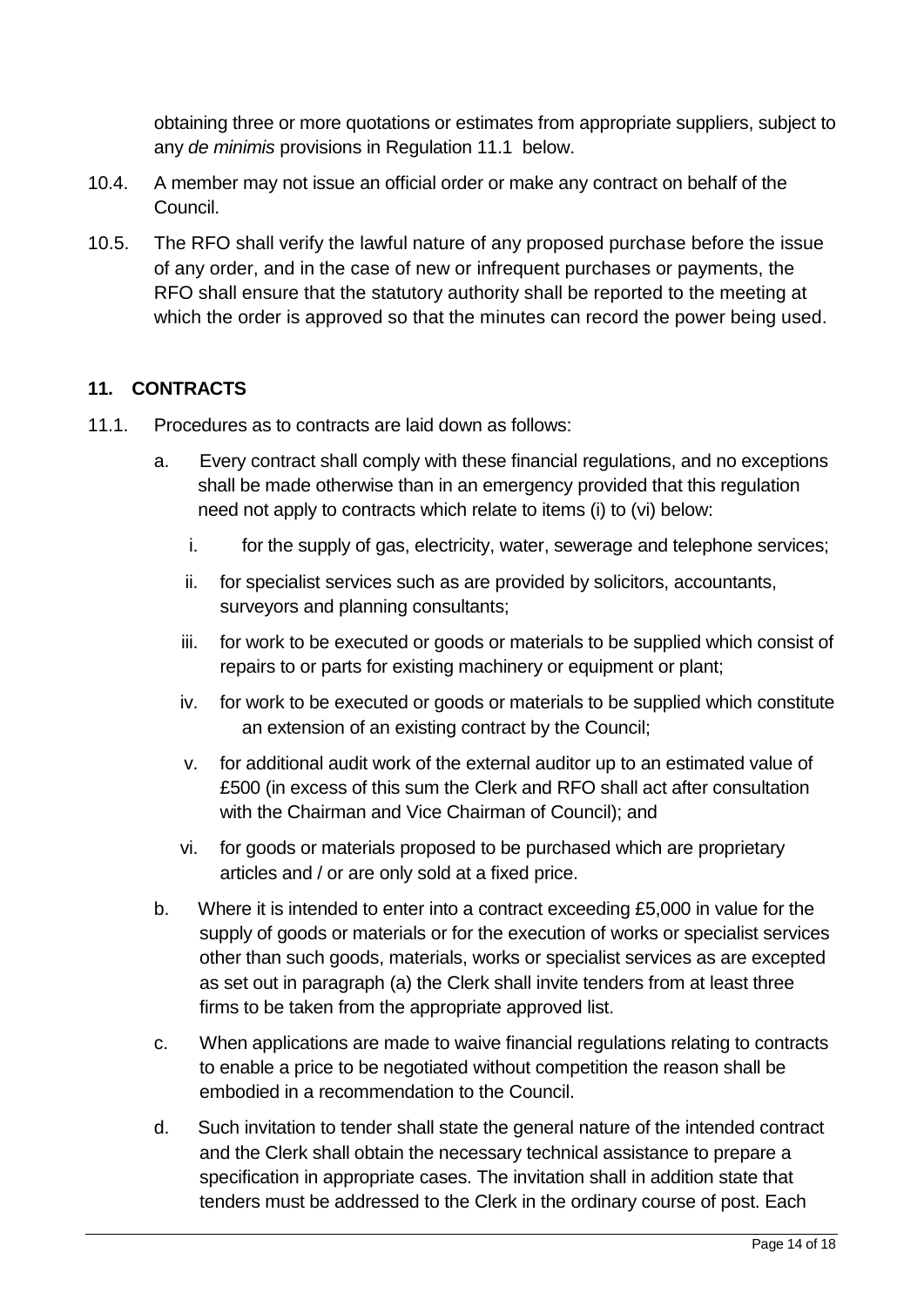tendering firm shall be supplied with a specifically marked envelope in which the tender is to be sealed and remain sealed until the prescribed date for opening tenders for that contract.

- e. All sealed tenders shall be opened at the same time on the prescribed date by the Clerk in the presence of at least one member of Council.
- f. If less than three tenders are received for contracts above £5,000 or if all the tenders are identical the Council may make such arrangements as it thinks fit for procuring the goods or materials or executing the works.
- g. Any invitation to tender issued under this regulation shall be subject to Standing Order 18d<sup>3</sup> and shall refer to the terms of the Bribery Act 2010.
- h. When it is to enter into a contract of less than £5,000 in value for the supply of goods or materials or for the execution of works or specialist services other than such goods, materials, works or specialist services as are excepted as set out in paragraph (a) the Clerk or RFO shall obtain 3 quotations (priced descriptions of the proposed supply); where the value is below £3,000 and above £100 the Clerk or RFO shall strive to obtain 3 estimates. Otherwise, Regulation 10 (3) above shall apply.
	- i. The Council shall not be obliged to accept the lowest or any tender, quote or estimate.
	- j. Should it occur that the Council, or duly delegated committee, does not accept any tender, quote or estimate, the work is not allocated and the Council requires further pricing, provided that the specification does not change, no person shall be permitted to submit a later tender, estimate or quote who was present when the original decision making process was being undertaken.
	- k. The European Union Procurement Directive shall apply and the terms of the Public Contracts Regulations 2006 and the Utilities Contracts Regulations 2006 including thresholds shall be followed.

# <span id="page-14-0"></span>**12. PAYMENTS UNDER CONTRACTS FOR BUILDING OR OTHER CONSTRUCTION WORKS**

- 12.1. Payments on account of the contract sum shall be made within the time specified in the contract by the RFO upon authorised certificates of the architect or other consultants engaged to supervise the contract (subject to any percentage withholding as may be agreed in the particular contract).
- 12.2. Where contracts provide for payment by instalments the RFO shall maintain a record of all such payments. In any case where it is estimated that the total cost of work

\_\_\_\_\_\_\_\_\_\_\_\_\_\_\_\_\_\_\_\_\_\_\_\_\_\_\_\_\_\_\_\_\_\_\_<br><sup>3</sup> Based on NALC's model standing order 18d in Local Councils Explained © 2013 National Association of Local Councils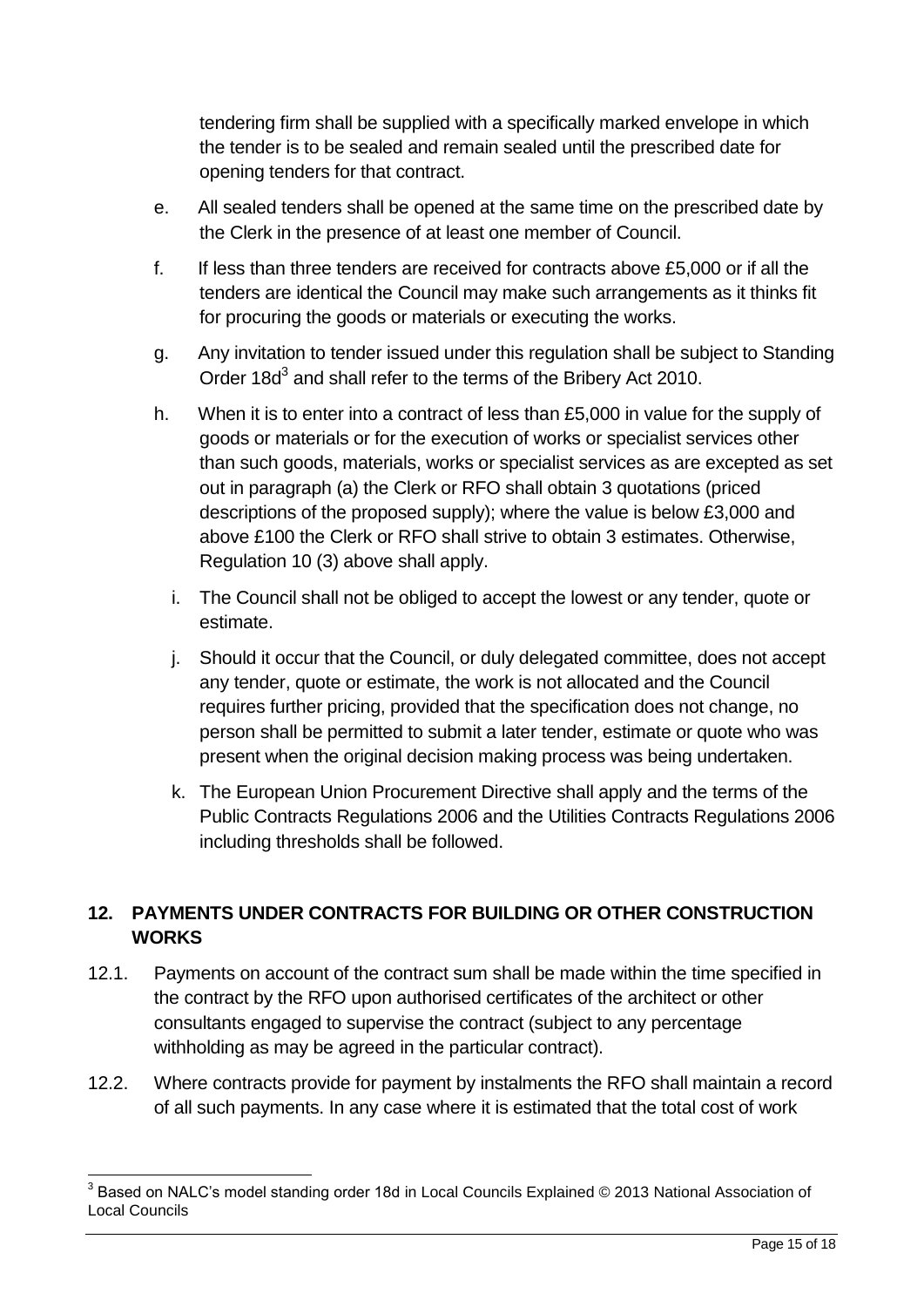carried out under a contract, excluding agreed variations, will exceed the contract sum of 5% or more a report shall be submitted to the Council.

12.3. Any variation to a contract or addition to or omission from a contract must be approved by the Council and Clerk to the contractor in writing, the Council being informed where the final cost is likely to exceed the financial provision.]

# <span id="page-15-0"></span>**13. STORES AND EQUIPMENT**

- 13.1. The officer in charge of each section shall be responsible for the care and custody of stores and equipment in that section.
- 13.2. Delivery notes shall be obtained in respect of all goods received into store or otherwise delivered and goods must be checked as to order and quality at the time delivery is made.
- 13.3. Stocks shall be kept at the minimum levels consistent with operational requirements.
- 13.4. The RFO shall be responsible for periodic checks of stocks and stores at least annually.

# <span id="page-15-1"></span>**14. ASSETS, PROPERTIES AND ESTATES**

- 14.1. The Clerk shall make appropriate arrangements for the custody of all title deeds and Land Registry Certificates of properties held by the Council. The RFO shall ensure a record is maintained of all properties held by the Council, recording the location, extent, plan, reference, purchase details, nature of the interest, tenancies granted, rents payable and purpose for which held in accordance with Accounts and Audit Regulations.
- 14.2. No tangible moveable property shall be purchased or otherwise acquired, sold, leased or otherwise disposed of, without the authority of the Council, together with any other consents required by law, save where the estimated value of any one item of tangible movable property does not exceed [£250].
- 14.3. No real property (interests in land) shall be sold, leased or otherwise disposed of without the authority of the Council, together with any other consents required by law, In each case a report in writing shall be provided to Council in respect of valuation and surveyed condition of the property (including matters such as planning permissions and covenants) together with a proper business case (including an adequate level of consultation with the electorate).
- 14.4. No real property (interests in land) shall be purchased or acquired without the authority of the full Council. In each case a report in writing shall be provided to Council in respect of valuation and surveyed condition of the property (including matters such as planning permissions and covenants) together with a proper business case (including an adequate level of consultation with the electorate).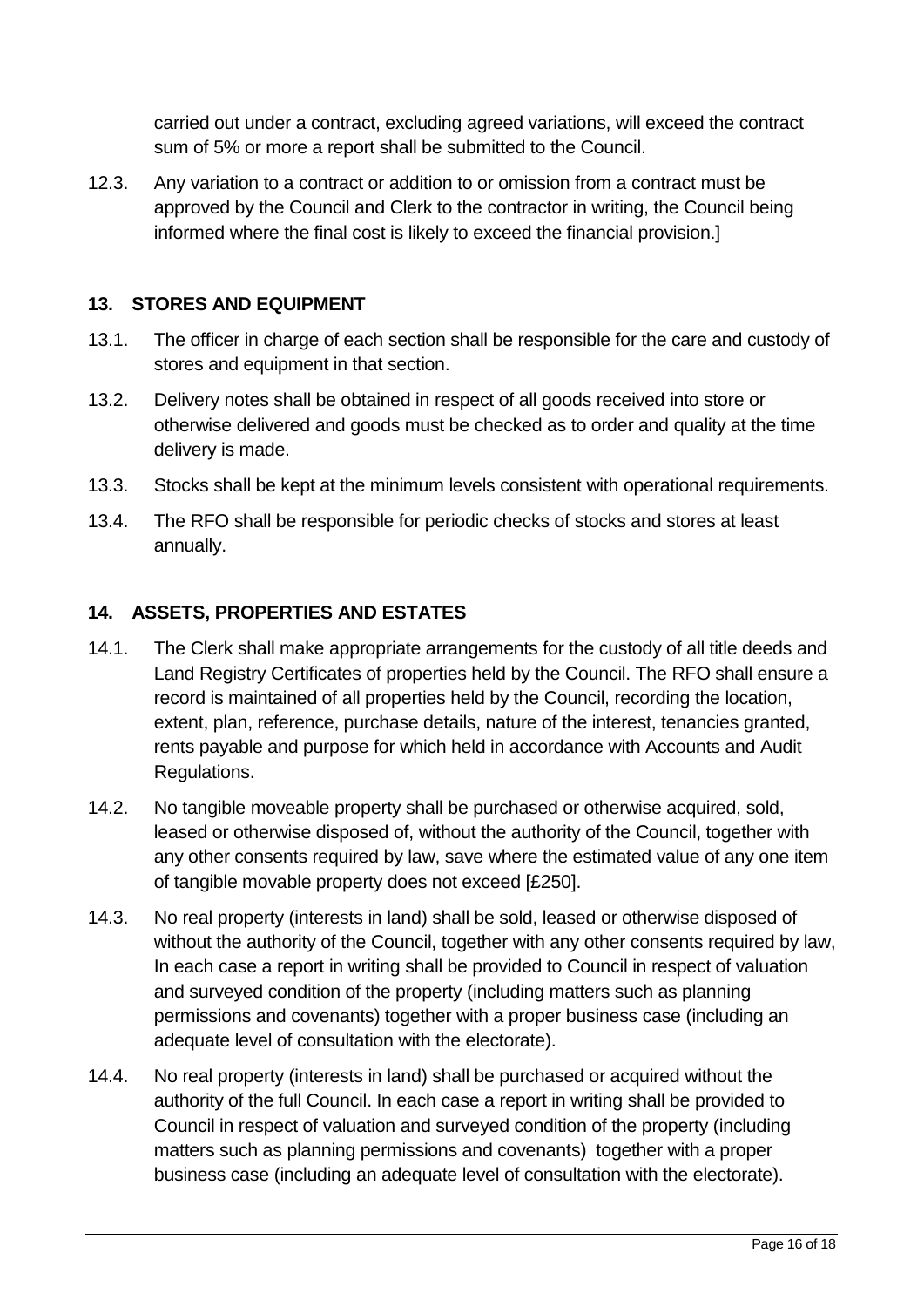- 14.5. Subject only to the limit set in Reg. 14.2 above, no tangible moveable property shall be purchased or acquired without the authority of the full Council. In each case a report in writing shall be provided to Council with a full business case.
- 14.6. The RFO shall ensure that an appropriate and accurate Register of Assets and Investments is kept up to date. The continued existence of tangible assets shown in the Register shall be verified at least annually, possibly in conjunction with a health and safety inspection of assets.

# <span id="page-16-0"></span>**15. INSURANCE**

- 15.1. Following the annual risk assessment (per Financial Regulation 17), the RFO shall effect all insurances and negotiate all claims on the Council's insurers [in consultation with the Clerk].
- 15.2. The RFO shall keep a record of all insurances effected by the Council and the property and risks covered thereby and annually review it.
- 15.3. The RFO shall be notified of any loss liability or damage or of any event likely to lead to a claim, and shall report these to Council at the next available meeting.
- 15.4. All appropriate members and employees of the Council shall be included in a suitable form of security or fidelity guarantee insurance which shall cover the maximum risk exposure as determined [annually] by the Council, or duly delegated committee.

#### <span id="page-16-1"></span>**16. CHARITIES**

16.1. Where the Council is sole managing trustee of a charitable body the Clerk and RFO shall ensure that separate accounts are kept of the funds held on charitable trusts and separate financial reports made in such form as shall be appropriate, in accordance with Charity Law and legislation, or as determined by the Charity Commission. The Clerk and RFO shall arrange for any audit or independent examination as may be required by Charity Law or any Governing Document.]

#### <span id="page-16-2"></span>**17. RISK MANAGEMENT**

- 17.1. The Council is responsible for putting in place arrangements for the management of risk. The Clerk shall prepare, for approval by the Council, risk management policy statements in respect of all activities of the Council. Risk policy statements and consequential risk management arrangements shall be reviewed by the Council at least annually.
- 17.2. When considering any new activity, the Clerk shall prepare a draft risk assessment including risk management proposals for consideration and adoption by the Council.